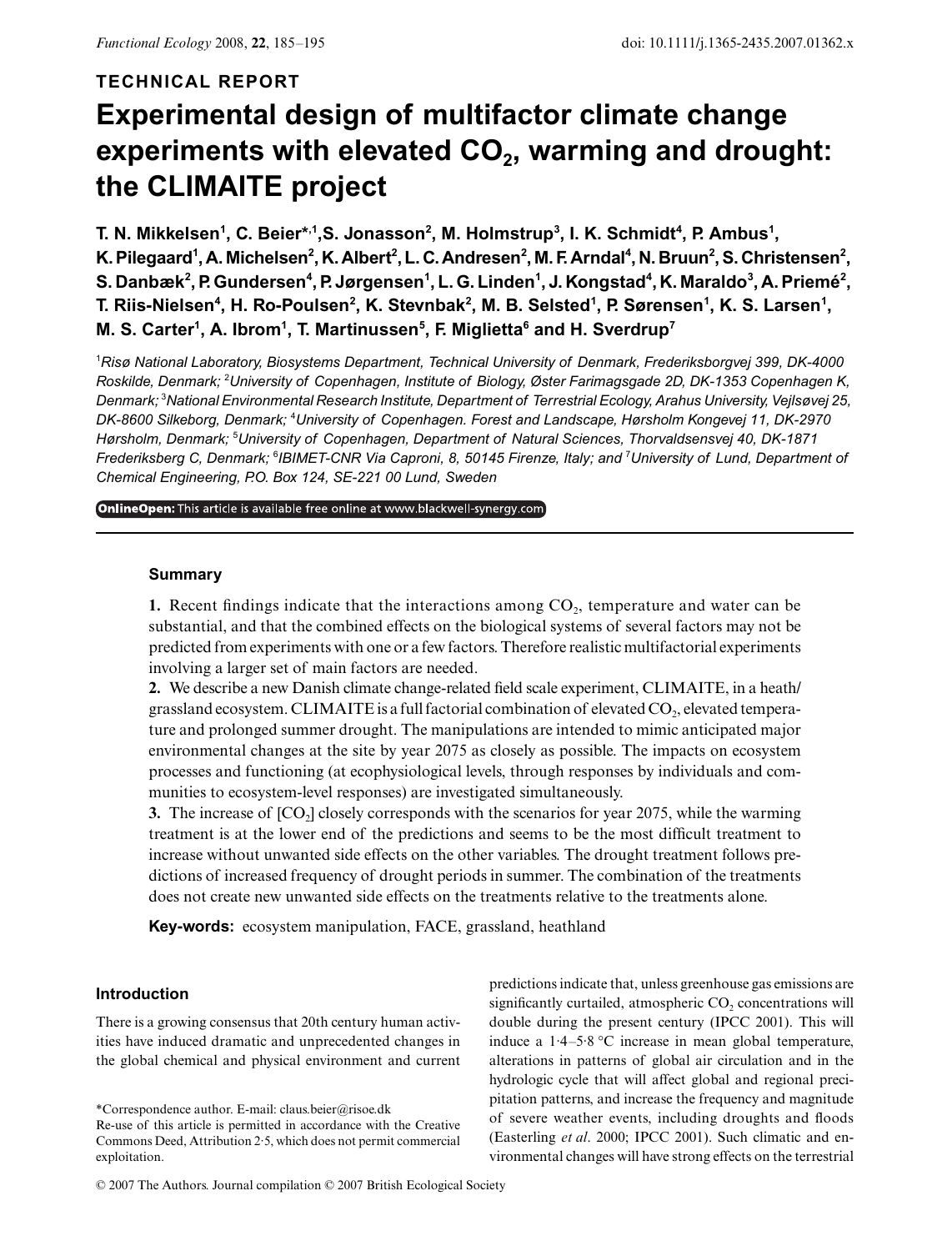ecosystems and its organisms, create a complicated pattern of responses and induce a cascade of effects on ecosystem processes and ecosystem functioning that is extremely difficult to foresee.

In order to improve our understanding of the effects of climatic changes on ecosystems, many experimental manipulation studies have been conducted in terrestrial ecosystems around the world including elevated  $CO<sub>2</sub>$ , increased temperature or changes in precipitation amounts or patterns (e.g. Wright 1998; Jonasson *et al*. 1999; Knapp *et al*. 2002; Beier *et al*. 2004). With very few exceptions, these manipulations have not combined  $CO<sub>2</sub>$  increase with changes in both temperature and precipitation. However, changes in  $CO<sub>2</sub>$ , temperature and precipitation will interact, and the effects of multiple climatic and environmental stress factors may not be easily predicted from single factor studies as recently demonstrated by Shaw *et al*. (2002). Consequently, there is a clear need for studying effects of environmental multifactor changes on biological systems.

We here describe a new multifactor experiment, CLI-MAITE – Climate change effects on biological processes in Terrestrial Ecosystem involving combined treatments manipulating the atmospheric  $CO<sub>2</sub>$  level, temperature and water supply. CLIMAITE aims to study the individual and combined effects of the climate change parameters on processes, structure and functioning of a semi-natural ecosystem. The paper describes documents and discusses the design and functionality of this multifactorial experimental project with particular focus on interactions and artefacts related to the combined treatments.

#### **Methods**

## **SITE DESCRIPTION**

The experimental site is situated at Brandbjerg (55°53′ N, 11°58′ E) *c.* 50 km NW of Copenhagen, Denmark, on a hilly nutrient-poor sandy deposit. The site was chosen to be an unmanaged low vegetation ecosystem considered to be vulnerable to environmental pressures such as climate change and with a combination of annual and multiyear plant species for studies of plant species interaction and competition. The site is a dry heath/grassland ecosystem consisting of 30–40 cm tall vegetation cover dominated by a grass (*Deschampsia flexuosa*, *c.* 70% cover) and an evergreen dwarf shrub (*Calluna vulgaris*, *c.* 30% cover), a low cover of other herb and grass species (total 17 species) and an open moss cover beneath the canopy of vascular plants. The above-ground biomass is  $c$ . 720 g m<sup>-2</sup> and the root biomass is *c.* 550 g m<sup>-2</sup>. The yearly mean temperature is  $8.0 \degree C$ , the yearly mean precipitation is 613 mm [\(www.DMI.dk\)](www.DMI.dk), main wind directions (2005–2007) are westerly (31%) and easterly (27%), and average wind speed (2 m height)  $2.5 \text{ m s}^{-1}$  with the strongest winds from the West (average  $c$ , 4 m s<sup>-1</sup>). Modelled N deposition in the region is  $c$ , 1.25 g N m<sup>-2</sup> year<sup>-1</sup> and P deposition *c.* 0.003 g P m<sup>-2</sup> year<sup>-1</sup> (Ellermann *et al*. 2005).

#### **MANIPULATION DESIGN AND TREATMENTS**

The CLIMAITE experiment was designed to, as closely as possible, match the climate scenario for Denmark year 2075 with elevated  $CO<sub>2</sub>$  at 510 ppm, elevated temperature of *c*. 2 °C and extended summer droughts, although with incidents of more heavy summer



**Fig. 1.** Schematic presentation of a block with two separate octagons receiving elevated CO<sub>2</sub> and ambient CO<sub>2</sub>, respectively, and together hosting all eight treatment combinations with  $CO<sub>2</sub>$  [CO<sub>2</sub>], warming [T], drought [D] and untreated control [A].

and winter rainfalls but with only small changes in annual rainfall [\(www.DMI.dk\)](www.DMI.dk). The experiment includes plots with elevated  $CO<sub>2</sub>$ concentration  $(CO<sub>2</sub>)$  elevated temperature  $(T)$ , induced drought in late spring/summer (D) and untreated controls for reference (A). The treatments are combined in all combinations (A, T, D, CO<sub>2</sub>, TD, TCO<sub>2</sub>, DCO<sub>2</sub>, TDCO<sub>2</sub>). The eight treatments are placed in pairwise octagons of 6·8 m across receiving ambient and elevated  $CO<sub>2</sub>$ , respectively. Each octagon is divided into four 'slices' (9·1 m<sup>2</sup>) per plot) to provide all eight treatment combinations (Fig. 1). Each combination is replicated six times, (total of 48 plots) in a split-plot design with six octagons at ambient  $CO<sub>2</sub>$  and six receiving elevated CO2. The distances between the octagons are at least 2·5 times the octagon widths to avoid  $CO<sub>2</sub>$  contamination from the elevated to the ambient  $CO<sub>2</sub>$  octagons. Boardwalks connect the octagons to avoid disturbance by trampling between the plots and a flexible boardwalk system in each octagon provides easy access and prevents trampling within the plots.

## **FREE AIR CARBON ENRICHMENT (FACE)–CO2 TREATMENT**

The CO<sub>2</sub> is distributed by a FACE system (Miglietta et al. 2001). Pure  $CO_2$  is distributed from a central  $CO_2$  tank to the six  $CO_2$ elevated octagons, each of which is equipped with a single-board computer controlling the  $CO<sub>2</sub>$  concentration at 510 ppm in the centre of the octagons at 7-s intervals. The  $CO<sub>2</sub>$  is supplied through eight PVC dosing pipes (2·5 m long, 20 mm internal diameter and 1·5 mm wall thickness) placed along each of the sides of the octagon *c.* 0·4 m above the soil having laser drilled holes (0·3 mm diameter) at every 54-mm facing away from the centre of the octagon. Each dosing pipe is connected to a pressure regulator connected in a manifold. The computer controls the degree of opening of each of these eight pressure regulators, thereby controlling the CO<sub>2</sub> dosing through each of the pipes. The  $CO<sub>2</sub>$  control is dynamic in relation to changes in  $[CO<sub>2</sub>]$  monitored at the centre of the plot  $(30 \text{ cm} \text{ height})$ , wind speed and wind direction measured by a 2D-anemometer placed outside the octagon in 2 m height. The valve that controls the pipe on the upwind side of the octagon is 100% open while each of the two valves controlling the two neighbouring pipes are only 75% open in relation to the upwind pipe. All the other five valves/pipes are closed. The CO<sub>2</sub> fumigation starts 30 min after sunrise and ends 30 min before sunset all year round, except during periods with full snow cover of the vegetation. The amount of  $CO<sub>2</sub>$  injected is varied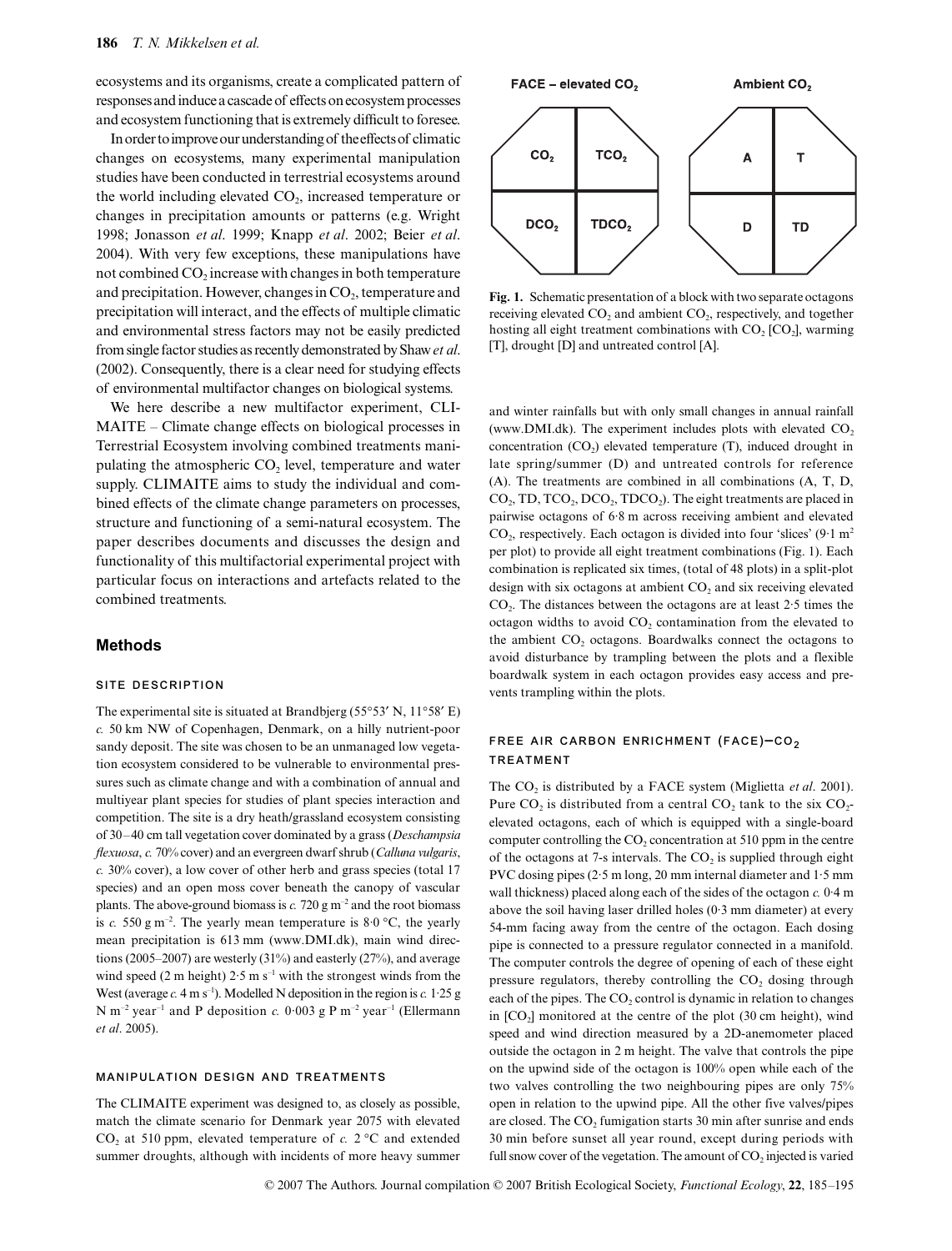by increasing/decreasing the gas pressure in the pipes by means of automatic pressure regulators. A minimum pressure is maintained even at low wind speed to ensure that  $CO<sub>2</sub>$  jets stay near to sonic speed when fast air– $CO<sub>2</sub>$  mixing is caused by a shockwave effect (Miglietta *et al*. 2001). The pressure variation in the pipes is adjusted on the basis of a Proportional–Integral–Differential (PID) control algorithm which is modified to take into account the effect of rapid changes in wind speed (Lewin, Hendrey & Kolber 1992). The dominant wind directions for all six octagons are W and E, and the average wind speed and hourly maximal wind speed varies between 1·0 and 2·3 m s<sup>-1</sup>, and 8·3 and 13·3 m s<sup>-1</sup>, respectively. In 2006, we used  $3.0$  kg CO<sub>2</sub> m<sup>-2</sup> day<sup>-1</sup>.

## **WARMING TREATMENT**

The temperature enhancement is conducted as 'passive night-time warming' (Beier *et al*. 2004). The warming plots are covered by a light scaffolding  $(h = 0.5 \text{ m})$  carrying a curtain-reflecting the infrared radiation. The scaffolding is a frame of steel tubes painted to avoid leaching of contaminants from the frame into the plots. The curtain is a white, water-proof woven acrylic cloth having 67% radiation reflection, 27% radiation transmission and 6% radiation absorption. The curtains are coiled on a beam and automatically operated by an electronic controller according to preset conditions during the whole year: Day/night – curtains are pulled over the vegetation at sunset and retracted at sunrise; Rain – curtains are retracted in case of rain during the night (sensitivity  $< 0.1$  mm); Wind – the curtains are removed at high winds ( $> 7 \text{ m s}^{-1}$ ); and Dewfall – the curtains are removed in case of dewfall (max 30 min.). (All sensors specified in Table 1.)

#### **DROUGHT TREATMENT**

The drought treatment is constructed similar to the warming treatments, except that the curtains are controlled by a rain sensor activating the curtains to cover the plots whenever it rains and to remove the curtains when the rain stops. The water collected by the curtains is removed from the area by gutters. The curtains are removed automatically if the wind speed exceeds  $7 \text{ m s}^{-1}$ . In 2006, the drought treatment was started in late June and was continued for 5 weeks until early August when soil water content reached *c.* 5 vol% water content in the top 20 cm of the soil, which is slightly above the wilting point of the vegetation at the site.

## **TREATMENT CONTROL SYSTEM AND WEB INTERFACE**

A web-based control and overview system is established to check the functioning of the treatments. Half hourly averages of  $CO<sub>2</sub>$  concentrations, air and soil temperatures, wind speed, soil moisture and dosing valve voltage are constantly shown graphically on a website. This allows identification of faulty sensors and provides continuous checks of the treatment functioning, for example,  $CO<sub>2</sub>$  dosing, allowing for rapid adjustments of the programme controlling the functioning, if needed.

## **Measurements**

#### **EXPERIMENTAL CONTROL MEASUREMENTS**

Within each experimental octagon or plot, parameters are monitored to check the treatments and their effects on the

physical and climatic conditions. Temperature is measured in the vegetation canopy  $(+20 \text{ cm})$ , the top soil  $(-2 \text{ cm})$  and the soil (–5 cm) in each treatment plot every minute and averaged over 10-min intervals (for details on all measurements and sensors see Table 1). Soil moisture is measured by TDR at 0–60 and 0–20 cm soil depths providing half-hour averages. The  $CO<sub>2</sub>$  concentration is measured sequentially in all octagons and at two positions 30 m away from the nearest FACE octagon. The air is sampled continuously at the centre of each octagon through a 3-mm PVC tube, via a 1-µm Teflon filter, connected to a vacuum pump and a  $CO<sub>2</sub>$  monitor to provide measurements of  $[CO<sub>2</sub>]$  of each octagon every 40 min.

The pattern of  $CO<sub>2</sub>$  distribution within one of the octagons was studied during a campaign by measuring the  $CO<sub>2</sub>$  concentration at 13 positions across the octagon under stable wind conditions and parallel to the wind direction. The  $[CO<sub>2</sub>]$ measurements were repeated seven times across the octagon, and records were taken over 2 min in each position. The  $CO<sub>2</sub>$ distribution was further checked in one of the octagons by measuring 13C content in current year leaves from *D. flexuosa* at 48 positions representing all positions (direction and distance from dosing pipes) within the octagon. The temperature distribution under the curtains and potential edge effects were studied in one octagon during 20 days in June 2006 by 23 thermocouples placed at 2 cm depth in the soil on two lines along and perpendicular to the curtain.

## **CLIMATIC CONDITIONS**

Two independent weather stations situated within the experimental area and 75 m apart collect basic meteorological data at 2 m height, including: photosynthetic active radiation (PAR), relative humidity (RH), temperature and precipitation (Table 1). The potential for plant growth was calculated as the growing degree days (GDD) assuming a threshold for growth at 5 °C (Beier *et al*. 2004).

#### **RESPONSE MEASUREMENTS**

The impacts of the applied treatments are studied at the species, community and ecosystem level. A suite of measurements are employed to study and understand responses at the process level in the plants (e.g. leaf gas exchange, plant chemistry, root development, plant stress, litter production and phenology) and in the soil (e.g. decomposition, mineralization, soil water chemical composition, nutrient dynamics, soil organism physiology and activity). To reduce the risk of possible edge effects, the outer 20 cm of the plots are kept without any response measurements. These responses are integrated at the community (e.g. species composition, community changes) and the ecosystem level (e.g. carbon and nitrogen cycling, net ecosystem gas exchange, atmospheric feedback). The integration requires a highly interdisciplinary effort, and the results from the individual studies and the synthesis across the disciplines will be done by the use of dynamic process modelling.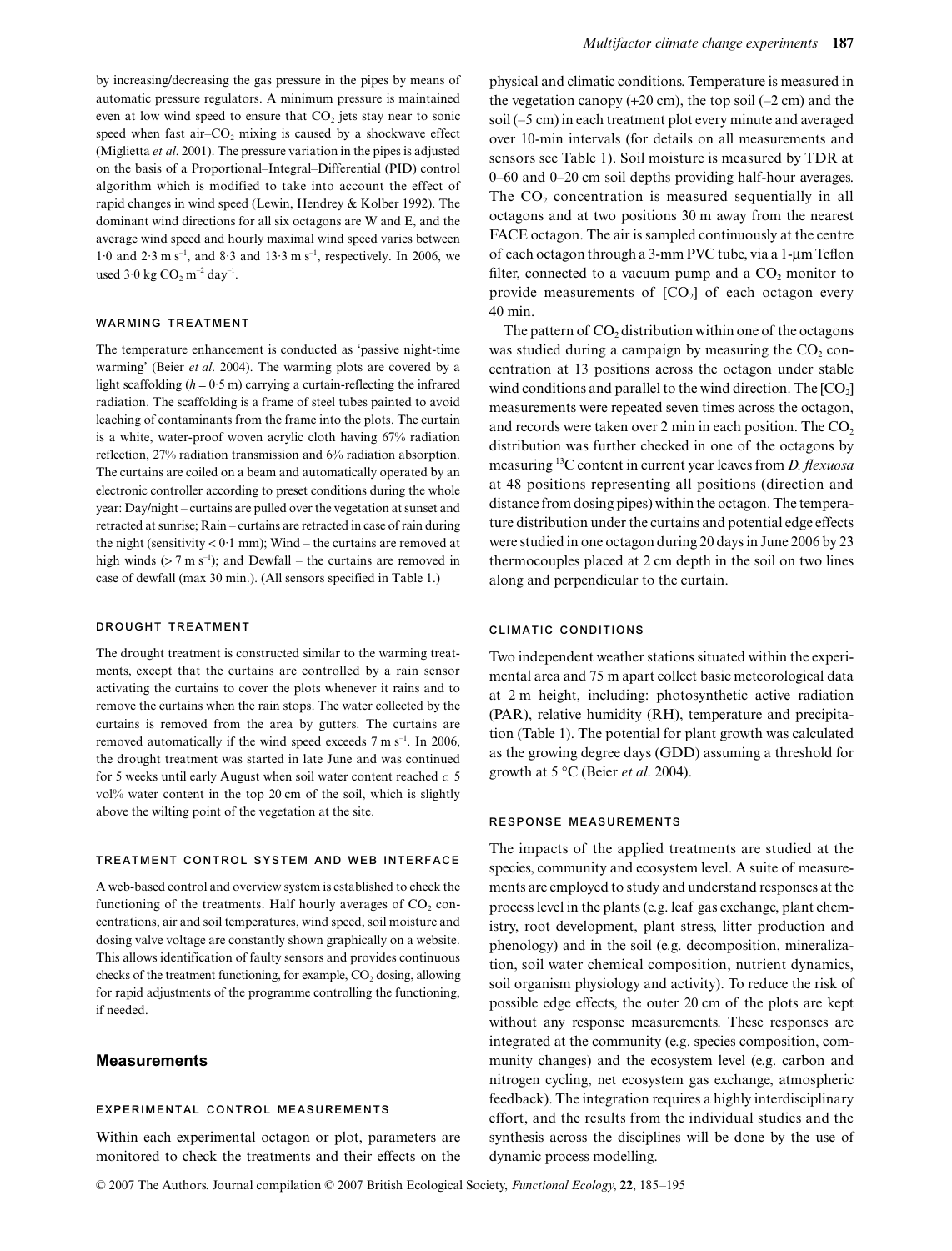**Table 1.** Basic sensors, sensor type, data logger hook-up, measurement frequencies and logging frequencies for climatic conditions and experimental control, and documentation parameters at the CLIMAITE site

| Sensor                                                                                | Sensor type                                                    | Make                                                                                | Logger hook-up                                                                            | Measurement-logging frequency                       |
|---------------------------------------------------------------------------------------|----------------------------------------------------------------|-------------------------------------------------------------------------------------|-------------------------------------------------------------------------------------------|-----------------------------------------------------|
| Temperature and soil moisture conditions                                              |                                                                |                                                                                     |                                                                                           |                                                     |
| Temperature, air $(+20 \text{ cm})$ , $1/\text{plot}$                                 | Pt100 1/3 DIN kl. B,<br>TF-25 OD 6 mm.<br>stainless steel IP67 | Termokon, Mittenaar, Germany                                                        | $AM16/32$ multiplexer + data<br>logger CR10×, Campbell<br>Scientific Inc., Logan, UT, USA | 1 min-1 h average                                   |
| Temperature, soil $(-2 \text{ cm})$ , $1/\text{plot}$                                 | Pt100 1/3 DIN kl. B,<br>TF-25 OD 6 mm.<br>stainless steel IP67 | Termokon                                                                            | AM16/32 multiplexer + data<br>logger CR10×, Campbell<br>Scientific Inc.                   | 1 min-1 h average                                   |
| Temperature, soil $(-5 \text{ cm})$ , $1/\text{plot}$                                 | Pt100 1/3 DIN kl. B,<br>TF-25 OD 6 mm,<br>stainless steel IP67 | Termokon                                                                            | AM16/32 multiplexer + data<br>logger CR10×, Campbell<br>Scientific Inc.                   | 1 min-1 h average                                   |
| Soil moisture $(0-20$ and $0-60$ cm),<br>1/plot/depth                                 | TDR, TC-64<br>TDR-Controller                                   | PRENART Equipment ApS,<br>Frederiksberg, Denmark                                    | PC                                                                                        | $30 \text{ min} - 30 \text{ min}$<br>average stored |
| CO <sub>2</sub> concentration<br>$CO2$ concentration (dosing control),<br>1/FACE ring | IRGA (WMA-4)                                                   | PP Systems, Amesbury, MA, USA                                                       | PK2600, Z-World, Inc.,<br>Davis, CA, USA                                                  | $1s-1s$                                             |
| CO <sub>2</sub> concentration (documentation), 1/plot                                 | LI-820                                                         | LI-COR, Lincoln, NE, USA                                                            | Data logger CR10×,<br>Campbell Scientific Inc.                                            | Sequential, 4 min average<br>$[CO2]$ per 35 min     |
| Climatic conditions                                                                   |                                                                |                                                                                     |                                                                                           |                                                     |
| Photosynthetic Active Radiation (PAR), 1/site                                         | Cosine corrected quantum<br>sensor, OL-4000q                   | Optisk Laboratorium,<br>Hørsholm, Denmark                                           | PK2600, Z-World, Inc.                                                                     | $1s-1s$                                             |
| Relative humidity $(RH)$ + temperature, 1/site<br>Precipitation, 1/site               | HUMITTER® 50U/50Y<br>Rain-O-matic professional                 | Vaisala, Helsinki, Finland<br>Pronamic A/S, Silkeborg, Denmark                      | PK2600, Z-World, Inc.<br>Data logger CR10×,<br>Campbell Scientific Inc.                   | $1s-1s$<br>Event $(0.2 \text{ mm})$                 |
| CO <sub>2</sub> dosing control                                                        |                                                                |                                                                                     |                                                                                           |                                                     |
| Pressure regulator, 1/FACE plot<br>Wind speed and wind direction, 1/FACE ring         | <b>ITV2050</b><br>2D-anemometer, WindSonic                     | SMC, Corporation, Tokyo, Japan<br>GILL instruments LTD, Lamington,<br>Hampshire, UK | PK2600, Z-World, Inc.<br>PK2600, Z-World, Inc.                                            | $1s-1s$<br>$1s-1s$                                  |
| Curtain movement control and documentation                                            |                                                                |                                                                                     |                                                                                           |                                                     |
| Day/night, 1/site                                                                     | Astro-switching, SC 28/172 $4 \times 3$                        | Hugo Müller GmbH & Co. KG,<br>VS-Schwenningen, Germany                              | Squirrel 453, Eltek Limited,<br>Haslingfield, UK                                          | Event (night/day)                                   |
| Rain, 1/site                                                                          | IR-light barrier (Thies Clima)                                 | A. Thies GmbH & Co. KG,<br>Goettingen, Germany                                      | Squirrel 453, Eltek Limited                                                               | Event (rain/no rain)                                |
| Wind sensor, 1/site                                                                   | Windwächter Plus 500                                           | Vestamatic GmbH,<br>Mönchengladbach, Germany                                        | Squirrel 453, Eltek Limited                                                               | Event (threshold exceedance)                        |
| Dewfall sensor, 1/site                                                                | Regenwächter V2·0                                              | Vestamatic GmbH,<br>Mönchengladbach, Germany                                        | Squirrel 453, Eltek Limited                                                               | Event (dew/no dew)                                  |

**188**

*T. N. Mikkelsen et al.*

T. N. Mikkelsen et al.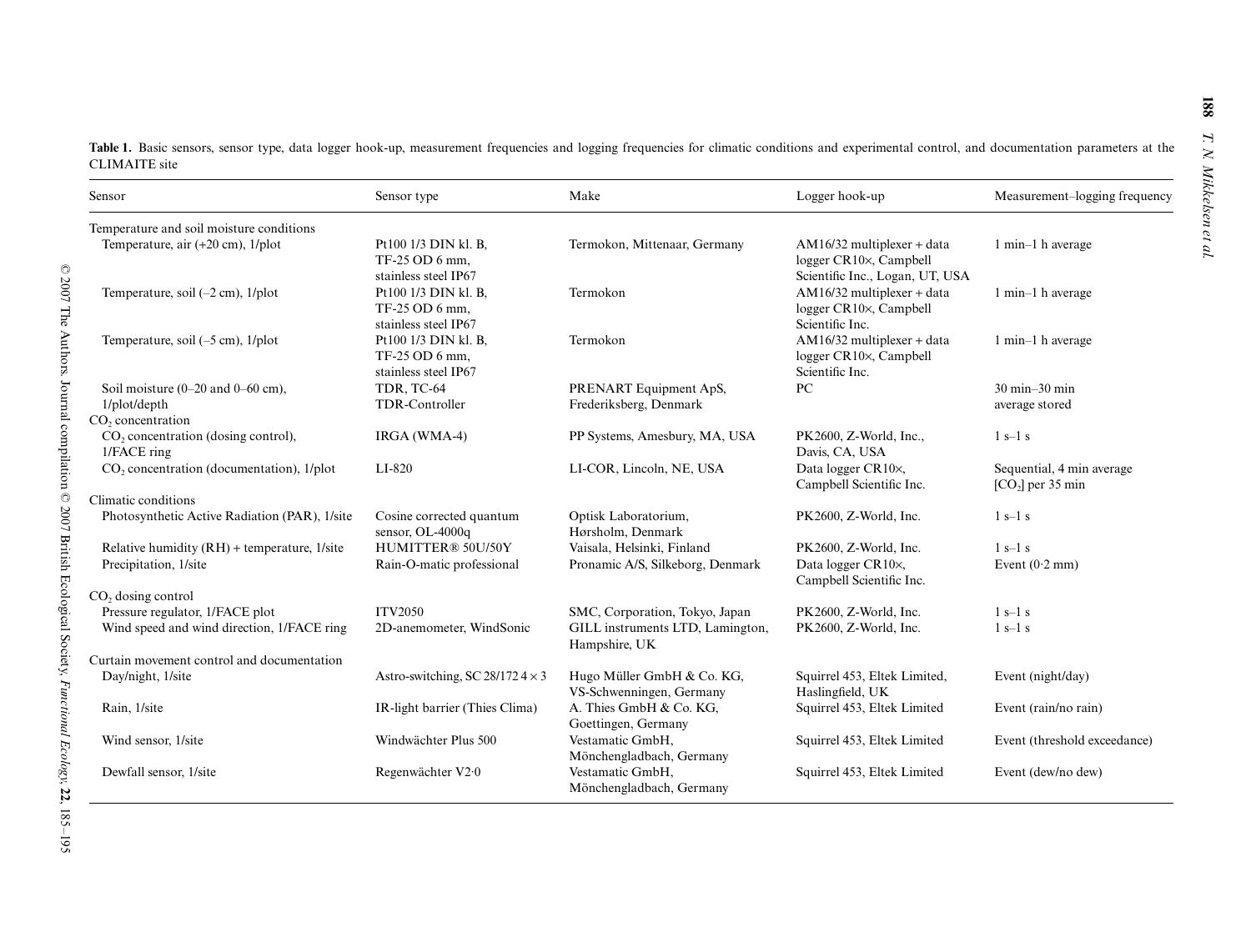

Fig. 2. CO<sub>2</sub> concentrations in the elevated CO<sub>2</sub> and ambient plots. (a) Diurnal and (b) daily average CO<sub>2</sub> concentrations for May 2006 in elevated FACE plots (bold line) and ambient plots (Fig. 2a dotted line) (hourly average across all six FACE and ambient octagons, respectively). The CO<sub>2</sub> concentration is sampled in the middle of the octagons in 20 cm and distributed to the CO<sub>2</sub>-monitor within 7 s. The CO<sub>2</sub> addition is regulated every second.

#### **Results**

#### **CO2 TREATMENTS**

The  $CO<sub>2</sub>$  addition to the FACE octagons was initiated on 3 October 2005 and has been running 90% of the time during the first year. Interruptions of the fumigation have been due to permanent snow cover with deliberate close down of fumigation in all FACE octagons for 30 days in January– March 2006, to interruptions during measurement campaigns or maintenance  $(< 4 \text{ h})$  and to postponed delivery of  $CO<sub>2</sub>$ (< 2 days).

The CO<sub>2</sub> concentrations were measured in both the FACE and the ambient octagons for 100 out of 330 days. The target of  $510$  ppm  $CO<sub>2</sub>$  is well met in all six FACE octagons with monthly average concentrations at  $500-520$  ppm  $CO<sub>2</sub>$ . Also night-time  $[CO<sub>2</sub>]$  in the control plots was slightly elevated relative to day-time, reflecting elevated concentrations due to respiration of soil and vegetation (Fig. 2). No  $CO<sub>2</sub>$  contamination from the FACE octagons into the controls has been observed (Fig. 2). Generally, the  $[CO<sub>2</sub>]$  in the fumigated plots are higher and above the target in the morning and evening, and lower at midday. This is probably due to the generally low wind speeds in the early and late hours of the day making the  $[CO<sub>2</sub>]$  control more difficult and the decline at midday probably linked with transport of  $CO<sub>2</sub>$  by vertical movement of warmed air columns. Because of local difference in wind exposure, the variation in  $[CO<sub>2</sub>]$  differs slightly among the octagons (Fig. 3). The  $[CO_2]$  are within 10% of the target during 79·4% of the time in average (range 65·9%–86%) and within 20% during 96·2% of the time in average (range 89·4%– 98 $\cdot$ 1%) for the six FACE octagons. The CO<sub>2</sub> distribution



Fig. 3. Hourly  $[CO_2]$  in all six elevated FACE octagons during fumigation in May 2006. The boxes show the interquartile range with the median indicated as a thick horizontal line. Whiskers above and below the box indicate the 90th and 10th percentiles. Values outside of these bounds are 5th and 95th percentiles. The horizontal dotted line indicates the target value (510 ppm).

measurements show a decline in  $CO<sub>2</sub>$  concentration from the concentrated  $CO<sub>2</sub>$  at the outlet to 443 ppm at the centre and to 407 ppm at the far side of the octagon with the sharpest decline the first 20 cm from the exhaust pipe (Fig. 4). The  $[CO<sub>2</sub>]$  at the octagon centre during these measurements was

© 2007 The Authors. Journal compilation © 2007 British Ecological Society, *Functional Ecology*, **22**, 185–195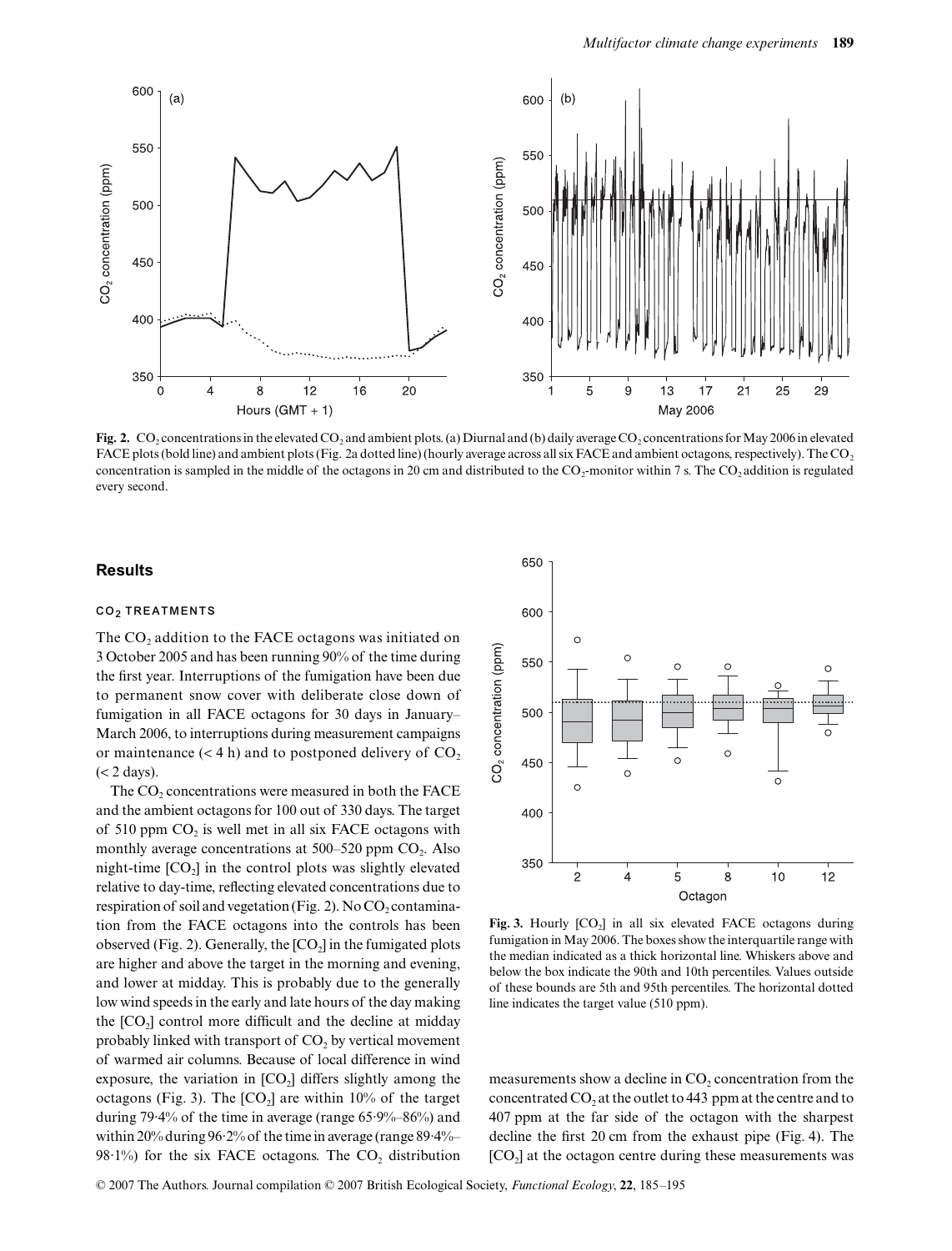

**Fig. 4.** CO<sub>2</sub> distribution in FACE plots. (a) CO<sub>2</sub> concentration gradient across FACE octagon 8 from the upwind distribution pipes (0 cm) to the downwind edge (700 cm). Solid lines indicate the target for the elevated  $CO<sub>2</sub>$  plots (510 ppm) and the ambient concentration (380 ppm). (b) <sup>13</sup>C signatures ( $\pm$  SD) in leaves of *Deschampsia* growing at varying distances from the distribution pipes in octagon 8. Samples were collected in June 2007 along eight equidistant radii. Horizontal line indicates  $\delta^{13}C$  signatures ( $\pm$  SD) observed in adjacent non-FACE octagon 9.

67 ppm below the target due to sunny conditions and relatively low wind speeds causing significant thermal columns transporting the  $CO<sub>2</sub>$  enriched air upwards. The average ambient  $[CO_2]$  during the test was 339 ppm. The <sup>13</sup>C measurements show a uniform distribution with a significant depletion (–31 $\cdot$ 0 ± 0 $\cdot$ 73) relative to untreated plants (–25 $\cdot$ 9) and no systematic differences among directions or distance to the edge with a wind distribution pattern for the growing season equal to the overall annual pattern with prevailing winds from West and East.

## **WARMING**

The warming treatment was initiated on 3 October 2005 and warming curtains were active 87% of the night-time. The 13% interruptions were due to rain  $(11\%)$ , dew  $(2\%)$  and to wind exceeding the thresholds without simultaneous rain, occurring for only 0·7% of the nights. Additional interruptions in the warming treatment were due to deliberate turn-off of the treatments for 60 days in January–March because of permanent snow cover. Break down and short-term failures of single engines regulating the curtains resulted in short (days) interruption in single plots.

The warming treatment affected the temperature immediately after the start of the temperature enhancement treatment, and the full warming potential was achieved after four nights of treatment (Fig. 5). The slight decline in air temperature the following 5 days is the result of a slight increase in wind speed and a decline in incoming solar radiation. The air temperature difference is larger than the differences in soil temperature during the night, while the soil temperature

difference is relatively larger during the day. The warming treatment affects the growth potential (GDD) significantly in the early spring with a 33% higher accumulated GDD during the period from 1 April to 15 May 2006 (data not shown) and an annual 7% increase in GDD in warmed plots (2630 GDD) relative to unwarmed plots (2468 GDD). Across the year the largest warming occurs in the autumn and early spring (Fig. 5). The average temperature elevation at the three heights  $(-5, 5)$ –2 and 20 cm) are  $0.6 \degree C$ ,  $0.8 \degree C$  and  $1.4 \degree C$ , respectively. The warming effect shows a diurnal pattern with maximum warming in the late night/early morning in both the air and the soil, and a gradual reduced warming during the day (Fig. 6). In the air, the effect of the warming treatment disappears 3–5 h after sunrise and rapidly builds up again after sunset, while in the soil the warming effect is less dynamic and some warming is sustained throughout the day. The diurnal pattern is similar throughout the year.

The spot measurement of temperature distribution underneath a warming curtain showed an average temperature of  $8.7 \text{ °C} \pm 0.53$  (SD), ranging between a maximum of 9.3 °C and a minimum of 8·4 °C compared to ambient temperature 10–30 cm outside the curtain of  $7.5 \degree C \pm 0.11$  (Fig. 7). This shows a minimal variation inside the warming treatment and that the adjacent non-warming treatments within the same octagon are largely unaffected by the adjacent warmed plot. Similar observations were also reported by Beier *et al*. (2004).

The temperature increase in the warmed plots was strongly dependent on wind speed with the strongest warming at low wind speed declining to very small or no warming at wind speeds exceeding 6 m  $s^{-1}$  (Fig. 8).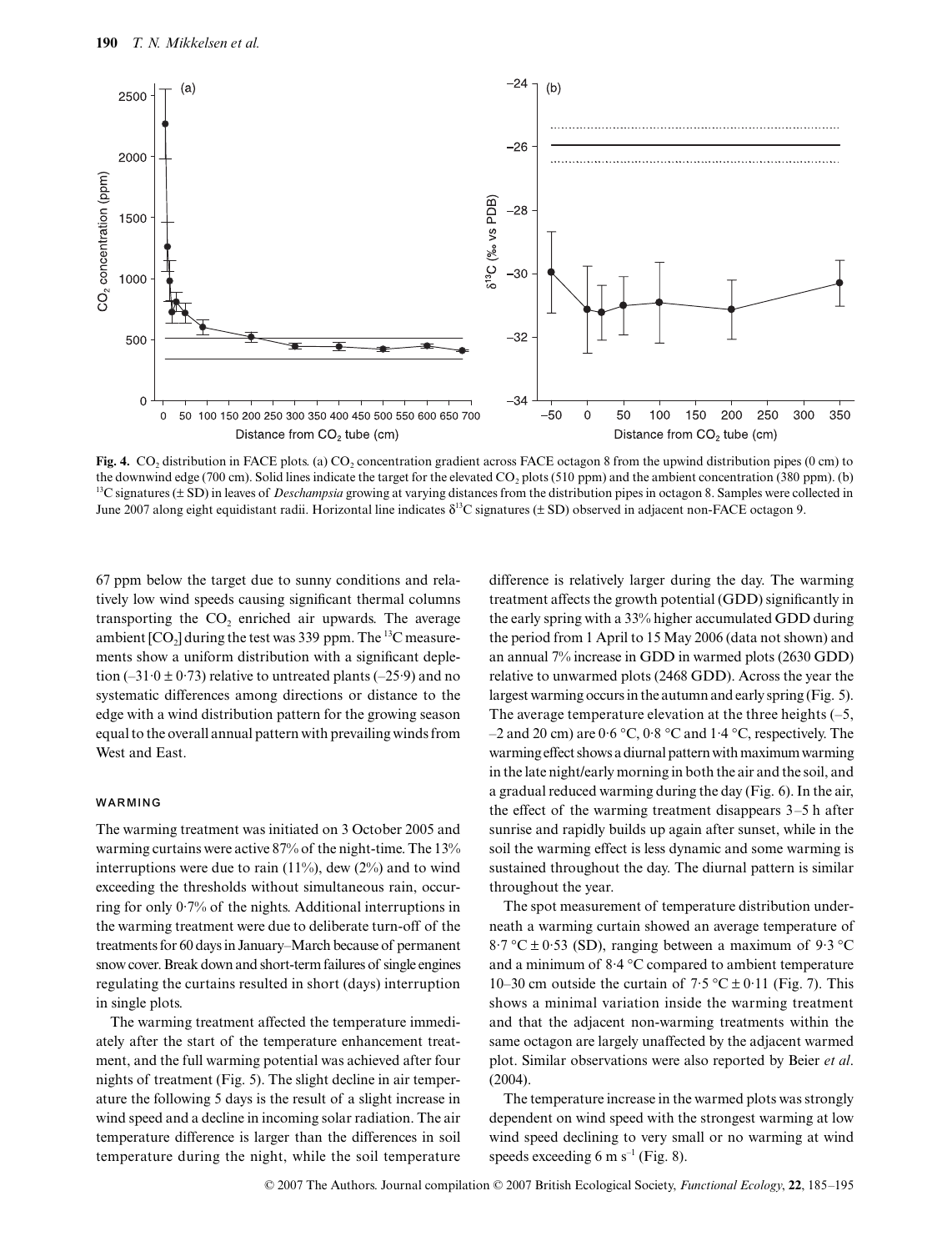

**Fig. 5.** Average temperature difference between warmed and non-warmed plots  $(n = 24)$  during (a) day and (b) night just before and after initiation of warming treatment on 3 October in three heights, and mean daily temperature differences during the first year of treatment (October 2005 to October 2006) (c) in the air (+20 cm), (d) in the top soil (-2 cm) and (e) in the soil (-5 cm). Grey areas between late January 2006 and late March 2006 indicate periods of deliberate interruption in warming treatment because of permanent snow cover.

## **DROUGHT**

The first drought treatment was initiated in all octagons on 3 July 2006 and ended at 4 August 2006. During this period 95% of the precipitation (54 mm) was removed (Fig. 9). Delay time in curtain movement at the initiation of a precipitation event or removal of the curtains during very high winds during the rain events means that some rain may reach the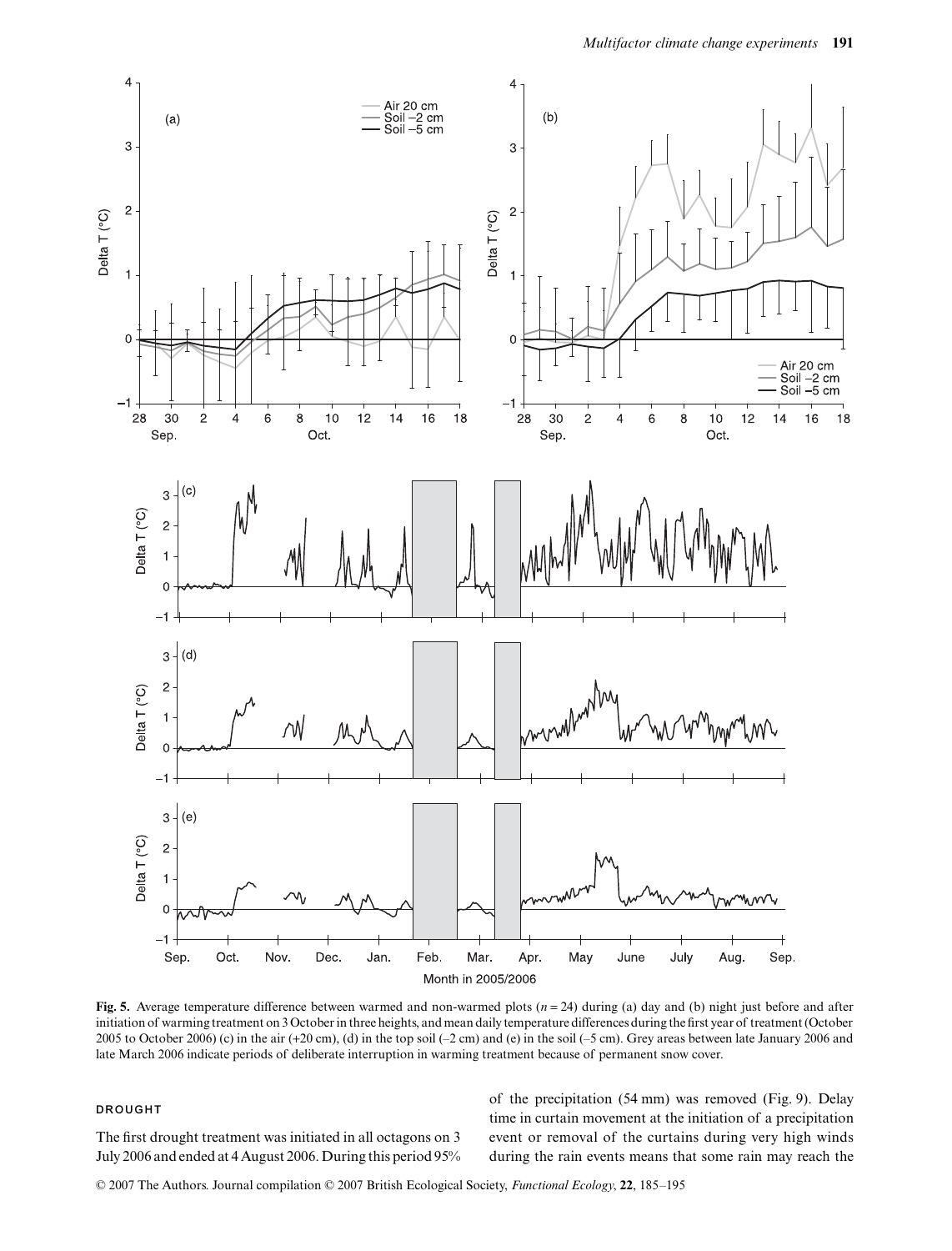

**Fig. 6.** Diurnal temperature enhancement by warming. Average hourly temperature difference per month between warmed and unwarmed plots, in the soil (–2 cm) and air (+20 cm) during April, June and October 2006.



**Fig. 7.** Temperature distribution in warmed plots. Temperature measurements taken along a line underneath a reflective curtain used for passive warming ranging from the outer edge of the warmed plot (starting 70 cm from the edge) across the plot to 75 cm outside the curtain (three probes uncovered). The soil temperature is measured in 1 cm depth between 20 May and 9 June 2006, and data from 23.00 to 03.00 h are shown as an average for each sensor. Average temperature for all sensors under the curtain is  $8.7 \degree C$  and outside the curtain edge the average temperature is 7·5 °C.



**Fig. 8.** Effect of wind speed on warming treatment. Increase in air temperature (+20 cm) at midnight in all warmed plots during the first treatment year (October 2005 to October 2006) relative to wind speed in 2 m height measured close to the plot  $(< 5$  m distance)  $(n = 12)$ plots).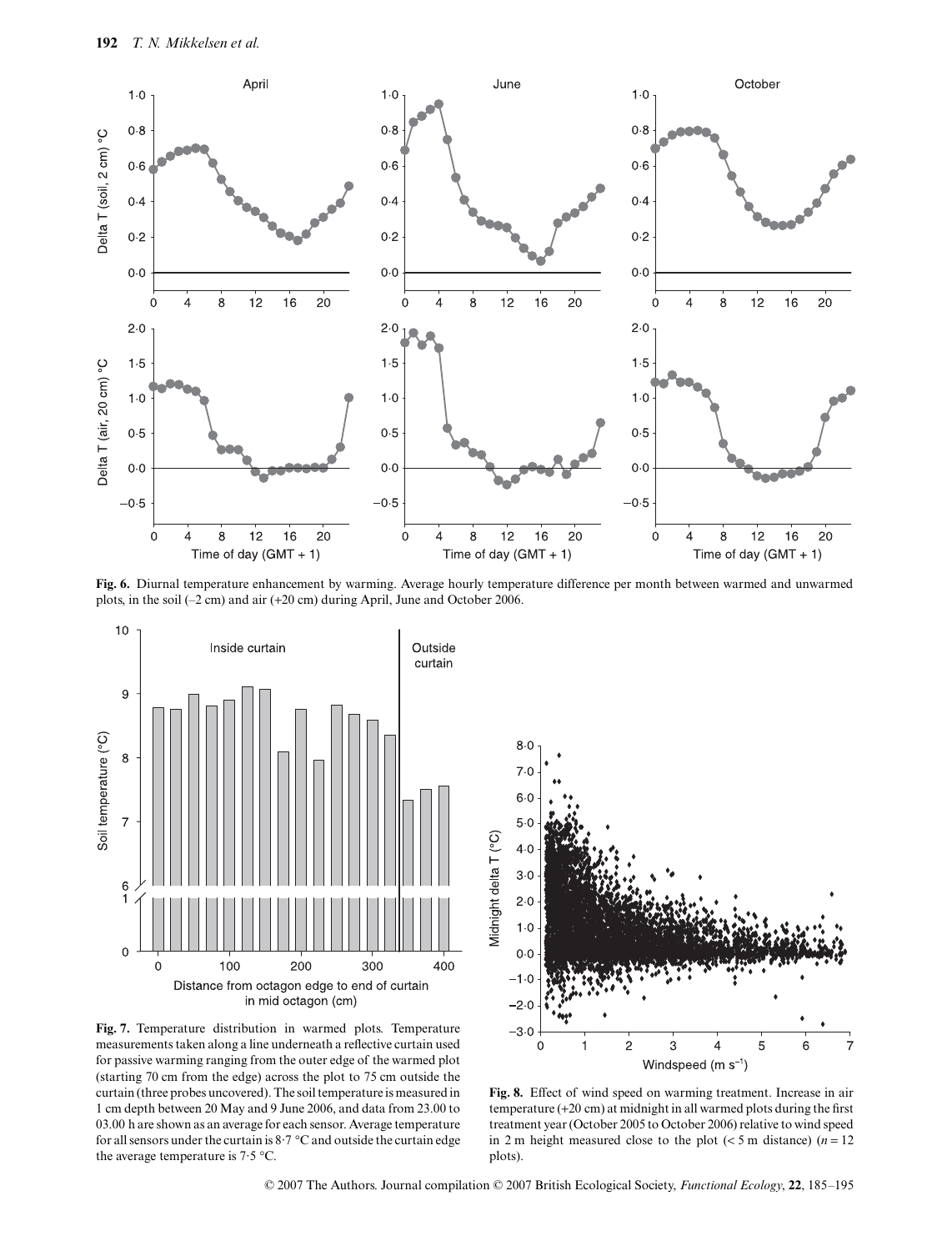

**Fig. 9.** Drought/precipitation and soil water content. Average volumetric soil water content in all plots exposed to drought (grey line) and normal precipitation (black line) during June–August 2006. Diurnal precipitation in the 'normal precipitation' plots are shown as grey bars. The arrows indicate periods for the experimental drought.

drought plots, but the amount of unintentional precipitation in the drought plots was small  $(< 1$  mm per event). A natural drought occurred during the experimental period with little rain during the first 17 days, which reduced the difference between the drought and the non-drought treatments. By the end of the natural drought, the soil water content was as low as  $c$ .  $0.05 \text{ m}^3 \text{ m}^{-3}$  in 0–20 cm soil depth in all treatments. On 21 July 2006, heavy rain showers damaged some of the curtains and the treatment was stopped for 4 days. During the last 2 weeks of treatment, the soil water content was again decreased to  $c. 0.05 \text{ m}^3 \text{ m}^{-3}$  in the drought treatment, while it increased to a maximum of  $0.17 \text{ m}^3 \text{ m}^{-3}$  in the controls following precipitation events.

#### **Discussion**

Realistic studies of environmental impacts on ecosystem functioning in the field need to be designed and technically manufactured in a way so that the factors manipulated are relevant to scenarios, and so that all artefacts and unwanted side effects are avoided or, at least, minimised (Beier, Gundersen & Rasmussen 1998; Gundersen *et al*. 1998; Schulze *et al*. 1999; Beier *et al*. 2004). In CLIMAITE, we, as closely as possible, apply the predicted climate scenario for Denmark year 2075  $(CO<sub>2</sub>$ , temperature and precipitation) by combining methods that to our knowledge are the 'best available' in terms of applying the climate change factors in a realistic way and in causing minimal artefacts and disturbances on the key climatic variables light, wind, water and temperature.

The quality and the interpretation of the results depend on the technical quality of the treatments and the degree to which artefacts are avoided. All the three experimental approaches applied in CLIMAITE have been tested individually in previous projects:  $CO<sub>2</sub>$  fumigation by the FACE concept is widely used in many ecosystem types, for example, in forests (DeLucia *et al*. 1999), grasslands (Hovenden *et al*. 2006) and in agricultural fields (Miglietta, Giuntoli & Bindi 1996) Passive night-time warming have been tested and proven associated with minimal artefacts in similar ecosystems as in CLIMAITE (e.g. Beier *et al*. 2004) and automatic rain shelters have been widely used and tested in different ecosystems (e.g. Beier *et al*. 2004). However, the combination of all three manipulations in a multifactorial approach is novel, and poses new methodological challenges, considerations and opportunities.

 $CO<sub>2</sub>$  dosing by the FACE technique is widely used in many projects. CLIMAITE has adopted this technique because it is well developed, it uses a well-tested control system (Miglietta *et al*. 2001) and it avoids unwanted side effects on temperature, precipitation, light and wind as would be the case with any 'chamber' technique. The measurements show that the system controls the  $CO<sub>2</sub>$  dosing well near the target for all six  $CO<sub>2</sub>$  octagons despite the spatial variation in wind speed across the site and show no contamination from fumigated plots into ambient plots. The measured gradient of  $CO<sub>2</sub>$ near the edge at the upwind (dosing) side of an octagon during one event (Fig. 4a) might together with prevailing westerly and easterly winds lead to an uneven long-term distribution of  $CO_2$  across the FACE plots. However, the <sup>13</sup>C measurements in the current year grass leaves show almost identical depletion at all positions indicating that the longterm dosing is equal across the plots. The FACE technique requires free air movement, and in the present set-up the combination with the retractable covers for warming and drought could potentially affect the wind movement and turbulence in the plots and thereby affect the  $CO<sub>2</sub>$  treatment. However, the measurements show that this is not the case, since the  $CO<sub>2</sub>$ concentration is well controlled near the 510 ppm target, and the  $[CO<sub>2</sub>]$  distribution pattern is similar to what has been found in other studies (e.g. Hovenden *et al*. 2006), although in smaller FACE rings (diameter  $1.5$  m). In CLIMAITE,  $CO<sub>2</sub>$ dosing is restricted to day-time because dosing during nighttime beneath the covers would likely cause problems with mixing, and because elevated  $CO<sub>2</sub>$  is assumed to have negligible effects during the night when photosynthesis stops. In the drought plots, the rain covers do affect the  $CO<sub>2</sub>$  distribution during rain events, but since rain events only lasted  $< 5\%$ of the day-time during the drought experiment, we consider this to be of minor importance.

It should be noted that the web-based interface for checking the  $CO<sub>2</sub>$  dosing continuously during operation is not trivial but plays a significant role in the daily operation and documentation. Indeed, it was particularly important for the fine tuning of the control software during the start of the fumigation.

In CLIMAITE, warming by night-time passive covers was chosen because it reflects the already observed and predicted trends in future temperature increases with relatively higher elevation of minimum than maximum temperatures (e.g. Alward, Detling & Milchunas 1999), unwanted side effects on light, wind and hydrology are small (Beier *et al*. 2004) and the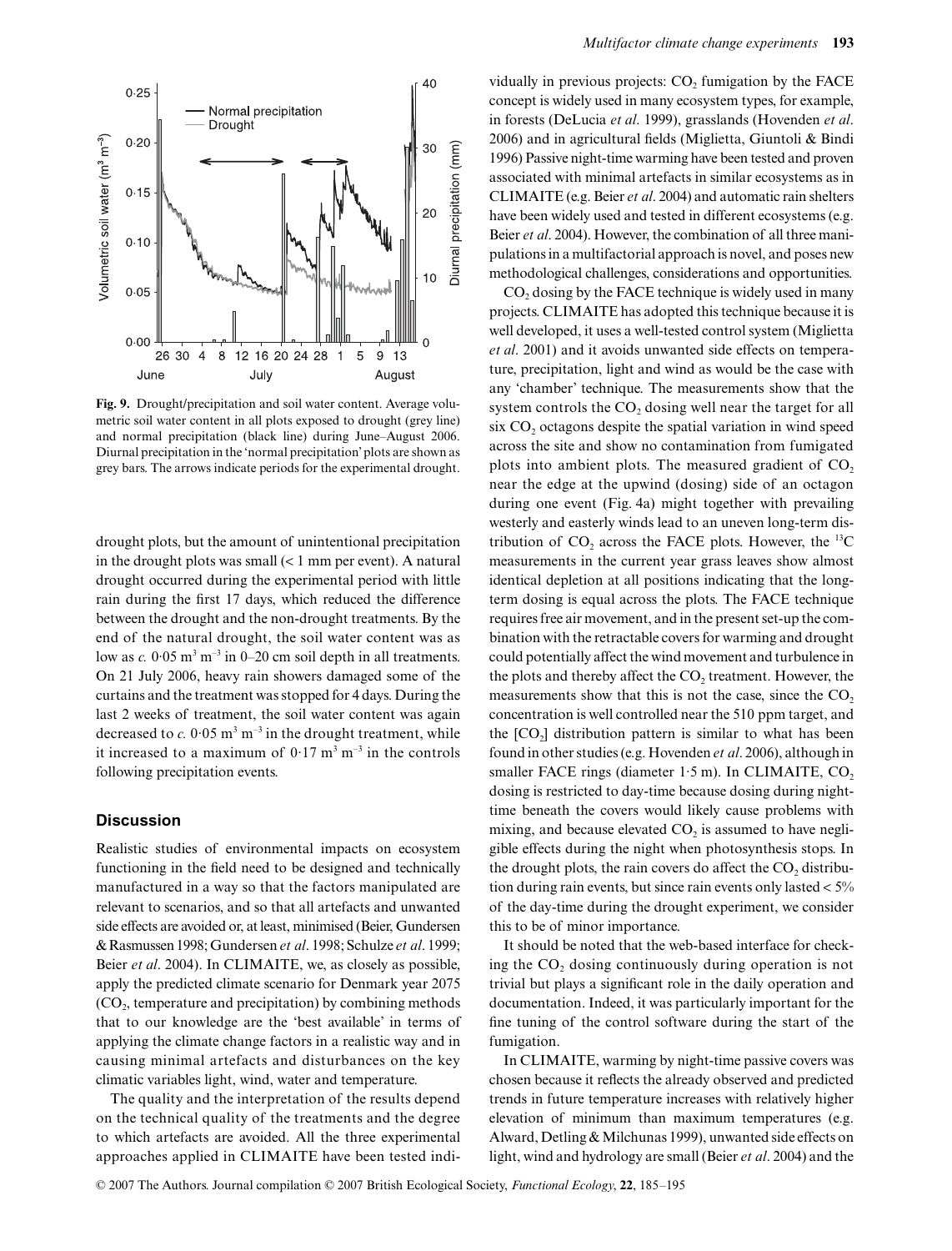running costs are low (Beier *et al*. 2004). The most widely used alternative, IR heaters, have been criticized by ecophysiologists for creating unrealistic heating gradients and adverse conditions at the plant surface (Kimball 2005). The results from CLIMAITE showing a *c.* 1 °C warming match results found in another study with passive warming (Beier *et al*. 2004) and are similar to warming with IR-lamps applying 50–100 W m–2 energy (e.g. Shaw *et al*. 2002; Hovenden *et al*. 2006). The measurements of spatial distribution also agree with previous measurements showing very small edge effects (Beier *et al*. 2004) and in the present case shows that there is no significant transport of warm air from the warmed plots into the unwarmed plots. Since the predictions for future climatic conditions have 1 °C as an absolute minimum and temperature increases of 2–6 °C seem more likely, there is a need to develop existing or new techniques to increase the warming further. However, the disadvantage of all available systems for open air heating, which are needed if combined with the FACE technique, is that they allow lateral air flow in and out of the plots, thereby exchanging the warmer air in the plots with colder air from outside as shown by Kimball (2005) and also demonstrated in this study. Therefore, all reported projects using IR heaters or reflective covers have only heated the air and top soil by about 1 °C (e.g. Shaw *et al*. 2002; Beier *et al*. 2004). Increased heating could therefore be obtained by adding walls/sides on the study plots, which on the other hand would seriously affect the wind stress. Another alternative is soil heating cables (Hillier, Sutton & Grime 1994; Melillo *et al*. 2002) that can provide a specified amount of warming. This technique however involve disturbance effects from installation and require comparison to a cabled unheated control (McHale & Mitchell 1996). Cables may also create non-natural vertical temperature profiles and other unwanted experimental artefacts such as soil drying (Harte *et al*. 1995). The lack of complete experimental control on the warming treatment and the accompanying artefacts are tradeoffs inherent to *in situ* field studies. We have decided to keep a lower degree of warming in order to minimize the artefacts.

The methodology used to remove water and create drought works efficiently although very abrupt and heavy storm events may cause problems to cover the plots and remove the water fast enough. Therefore precipitation collectors or soil moisture measurements in each plot are important to check the efficiency of the covers. The covers are not transparent and therefore will affect the light conditions. However, as the drought covers are only operated for *c.* 6 weeks and only during rain events where light intensity is already low, we consider this problem of minor importance. Our drought treatment does not completely match the future precipitation scenarios for Denmark which, not only, expects longer dry spells but also more heavy rain showers and more rain in the winter. Technically we could have matched the future scenario more closely, but chose not to do so, because it would be difficult to assess to what extent any measured treatment effect would be related to the extended summer drought, the heavy rain showers or increased winter rain if these were applied simultaneously.

Major challenges in multifactor experiments are to manage the highly complex technical set-up, to balance the number of replicates with the number of treatments to make work feasible, and to restrict the area of the experimental site to a reasonable homogenous part of the terrain. The complex technical set-up with the combination of three different treatments requires frequent visits to the site in order to survey and maintain the system. Besides the scientific criteria for the site selection, we therefore included as an important criterion that the site should be close to the research institutes  $(< 1$  h drive) in order to save resources (work hours for driving) and minimize delays and downtime when errors and faults occur. The 48 plots stemming from the three treatments plus the control in combination with six replicates make any set of measurements time-consuming. This, together with the high intensity of the field work with many different measurements and persons involved seriously increase the risk of rapid site deterioration by trampling and has required special attention by development of a flexible and easy-to-handle system for easy plot access. We therefore designed removable light weight aluminium boards at the octagons, which can be mounted by one person in less than a minute to provide access to all four plots. Such solutions have to be developed site specifically and depend on plot numbers, plot size, vegetation height, and so on. This may sound trivial, but the importance of this must not be underestimated. Finally, the split-plot design with combinations of four treatments in each octagon as opposed to a typical single-plot design was chosen in order to fit all plots within a reasonably homogeneous part of the terrain and still keep sufficient distance between the octagons to avoid contamination from elevated  $CO<sub>2</sub>$  to ambient plots.

With its combinations of  $CO<sub>2</sub>$ , temperature and drought treatments, the CLIMAITE experiment is one of a few experiments in the world within a new generation of multifactor experiments related to global climate change. The multifactorial approach is essential as a tool to test potential nonlinear interactions among the applied individual factors, because these cannot be assessed from single factor experiments. Apart from the technical challenge in construction of the experiment, reported in this paper, the major challenge is to give research outputs that not only shows the environmental impact on single processes, but also, when combined, can be expected to give a holistic, integrated, view of how the system as a whole responds to a changed environment. For this reason, the researchers have been carefully selected across research groups with diverse specialties from ecophysiological to ecosystem and landscape levels, and covering processes in the main ecosystem components, for example, biogeochemistry, hydrology, microbial, plant and soil animal ecology. The combination of the multifactorial approach and a broad scientific coverage is crucial for development of realistic models on ecosystem functioning in a changing environment. The ultimate goal and expectation of the CLIMAITE experiment, therefore, is that it will provide unique opportunities for integration of responses by model testing through application of the models to the ambient conditions and subsequent validation by use of the data from the treatments (e.g. Beier 2004). We